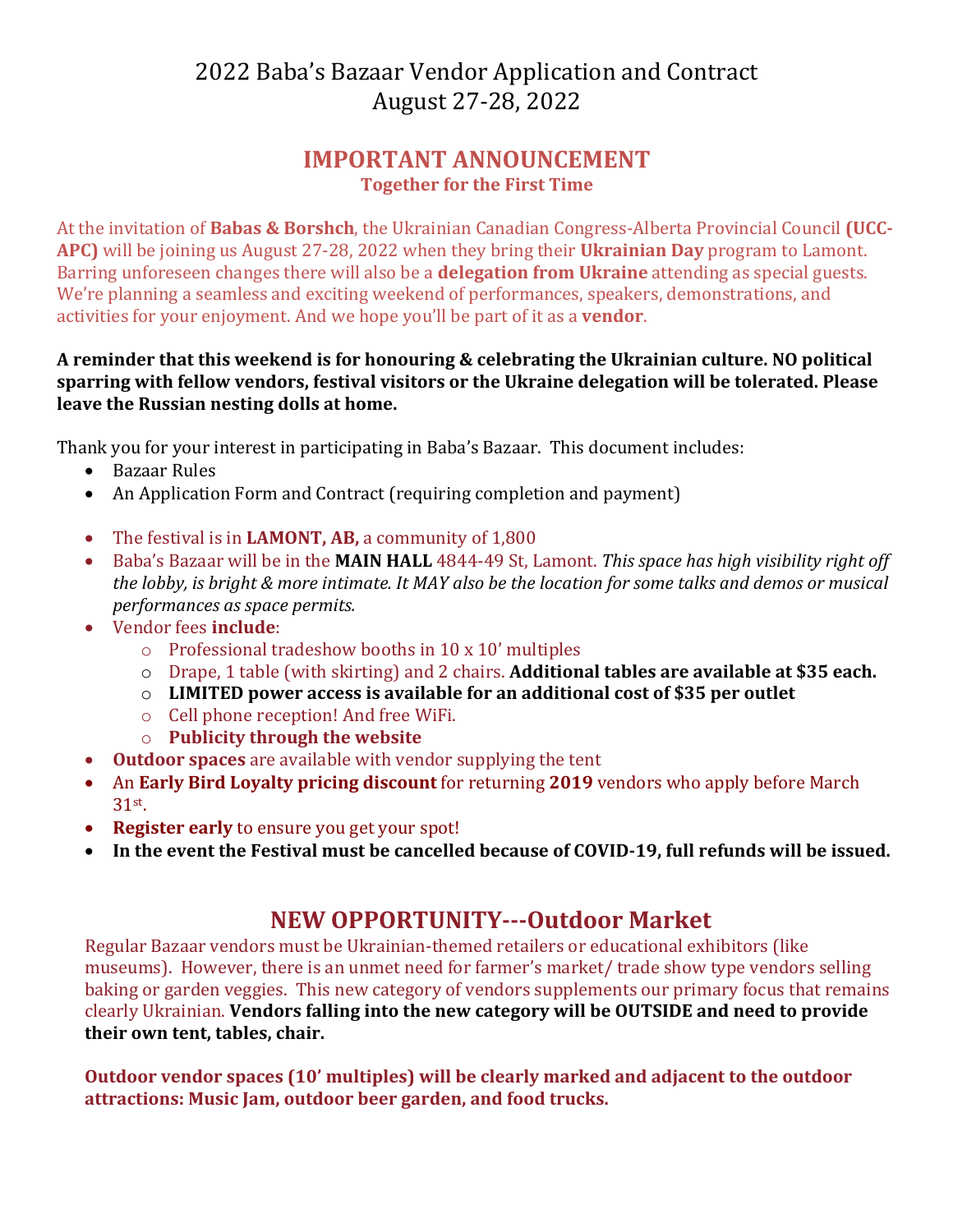Anyone considering selling baked goods or prepared foods must contact the Health Inspector **Brian Levine (780)-895-5821 or brian.levine2@albertahealthservices.ca unless you already** have the appropriate paperwork in place.

Please PRINT LEGIBLY or TYPE! If we can't read it, we can't respond to you.

Babas & Borshch will give preference to Ukrainian-themed vendors and exhibitors. Decisions regarding acceptance or rejection of applications are final. Payment in full must accompany applications to be considered. Refunds will be issued to those whose applications are not accepted or in event of cancellation because of COVID-19.

Make cheques payable to **Babas & Borshch Ukrainian Festival** and mail it and the application to Box 508, Andrew, AB T0B 0C0 **Scanned applications and e-transfers are also acceptable.** 

|                                                                                          | Business name to be advertised:                                                              |                               |     |
|------------------------------------------------------------------------------------------|----------------------------------------------------------------------------------------------|-------------------------------|-----|
| Contact person:                                                                          |                                                                                              | Phone:                        |     |
| Mailing address:                                                                         |                                                                                              |                               |     |
| Town:                                                                                    | Prov:                                                                                        | Postal Code:                  |     |
| Email:                                                                                   |                                                                                              | Website:                      |     |
| Type of goods for sale:                                                                  |                                                                                              |                               |     |
|                                                                                          |                                                                                              |                               |     |
|                                                                                          | 10' Indoor UKRAINIAN booth x \$85 (for 2 days)                                               |                               | $=$ |
| 10' <b>Outdoor</b> space x \$60 (for 2 days)<br>(vendor supplies own tent, table, chair) |                                                                                              |                               | $=$ |
|                                                                                          | Additional tables (indoors only) @\$35 ea                                                    |                               | $=$ |
|                                                                                          | Power access \$35 (indoor only)<br>Vendor supplies own marked extension cords                |                               | $=$ |
|                                                                                          |                                                                                              | <b>SUB-TOTAL</b>              |     |
|                                                                                          | LESS: Early Bird Loyalty discount for returning<br>2019 vendors who apply before Mar 31/2022 | Minus 10%                     |     |
|                                                                                          |                                                                                              | <b>Payment Enclosed</b><br>\$ |     |
|                                                                                          | I've read and understand the rules.                                                          |                               |     |
| Signature:                                                                               |                                                                                              | Date:                         |     |